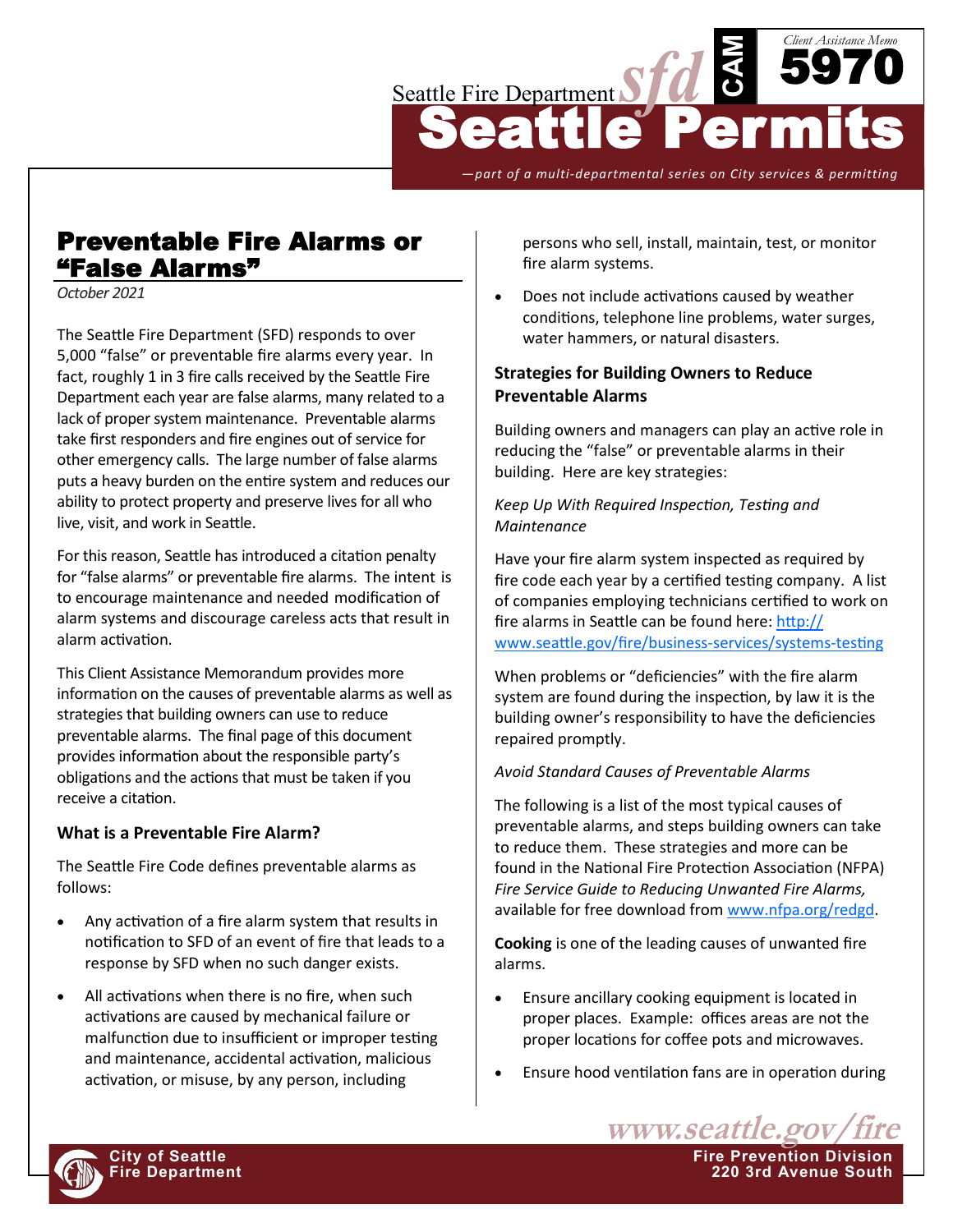## cooking.

• Switch out smoke detectors, where permitted, to a heat detector—talk with your fire alarm company for options.

**Smoking** is another common cause of preventable alarms.

- Do not allow designated smoking areas in close proximity to smoke detectors, and provide proper ventilation in designated smoking areas.
- Talk with your fire alarm company about changing smoke detectors to heat detectors in smoking areas where allowed.

**Steam** from showers and appliances also triggers unwanted alarms.

• Consider relocating smoke detection devices as permitted in fire code or replacing older devices with newer technology that detects multiple indications of fire and reduces preventable alarms.

**Wood Stoves and Fireplaces** can cause detection devices to alarm.

• Your system should be designed so that heat detectors and smoke detectors are located at appropriate distances from wood stoves and fireplaces. If you are experiencing frequent preventable alarms due to these appliances, consult your fire alarm company regarding appropriate placement of detection devices.

**Construction** projects can also be a source of preventable alarms.

• Construction dust and "hot work" such as welding are primary causes of preventable alarms. For safety, you must follow the fire code which may include consulting with the Fire Marshal's Office before taking any detectors or systems out of service. When allowed, you can help reduce preventable alarms by covering detectors during the day while construction work is actively occurring—uncover them at times construction work is not occurring. Always have your building's detectors cleaned and check their sensitivity after construction is completed.

**Incorrect fire alarm system programming** can also cause preventable alarms.

• Fire alarm systems have three types of signals — "fire alarm", "supervisory", and "trouble". The system

should be properly programmed to classify information from the detection devices as "trouble", "supervisory" or "fire alarm". Sometimes due to a programming error, too many conditions put the building into alarm and are relayed to the monitoring company/SFD as a "fire alarm". Your fire alarm company can ensure that the detection devices and monitored conditions are properly corresponding to fire alarm, supervisory and trouble signals.

**Manual pulls** can be a source of preventable alarms if people pull them when no fire emergency exists.

• Install approved protective covers over manual pull stations to prevent malicious or accidental activations.

# *Consider Updating Your Alarm System to Avoid Preventable Alarms*

Depending on the nature of the preventable alarms you are experiencing, you may wish to discuss the situation with your fire alarm technician. Options may be available such as replacing older smoke detectors and other detection devices with newer devices that respond to a multitude of fire conditions, and mitigate false alarms.

## *Provide Tenant Education*

If your building is experiencing repeated alarms caused by your tenants:

• Provide education to tenants and building employees. SFD has some educational materials you can use with your tenants and employees. Please see the multi-family residential handbook here: [http://www.seattle.gov/Documents/Departments/](http://www.seattle.gov/Documents/Departments/Fire/Safety/MultiResidentialHandbook.pdf) [Fire/Safety/MultiResidentialHandbook.pdf](http://www.seattle.gov/Documents/Departments/Fire/Safety/MultiResidentialHandbook.pdf)

## **Additional Assistance from the Seattle Fire Department**

If you are experiencing frequent preventable alarms, please contact SFD. We will provide you with historical data on your specific building so you can analyze the type of "false" or preventable alarms that have occurred. This data may help you identify the type of problems you are encountering, to help you work with your fire alarm company to plan a solution. Send your data requests to:

[SFD\\_FMO\\_SystemsTesting@seattle.gov.](mailto:SFD_FMO_SystemsTesting@seattle.gov)